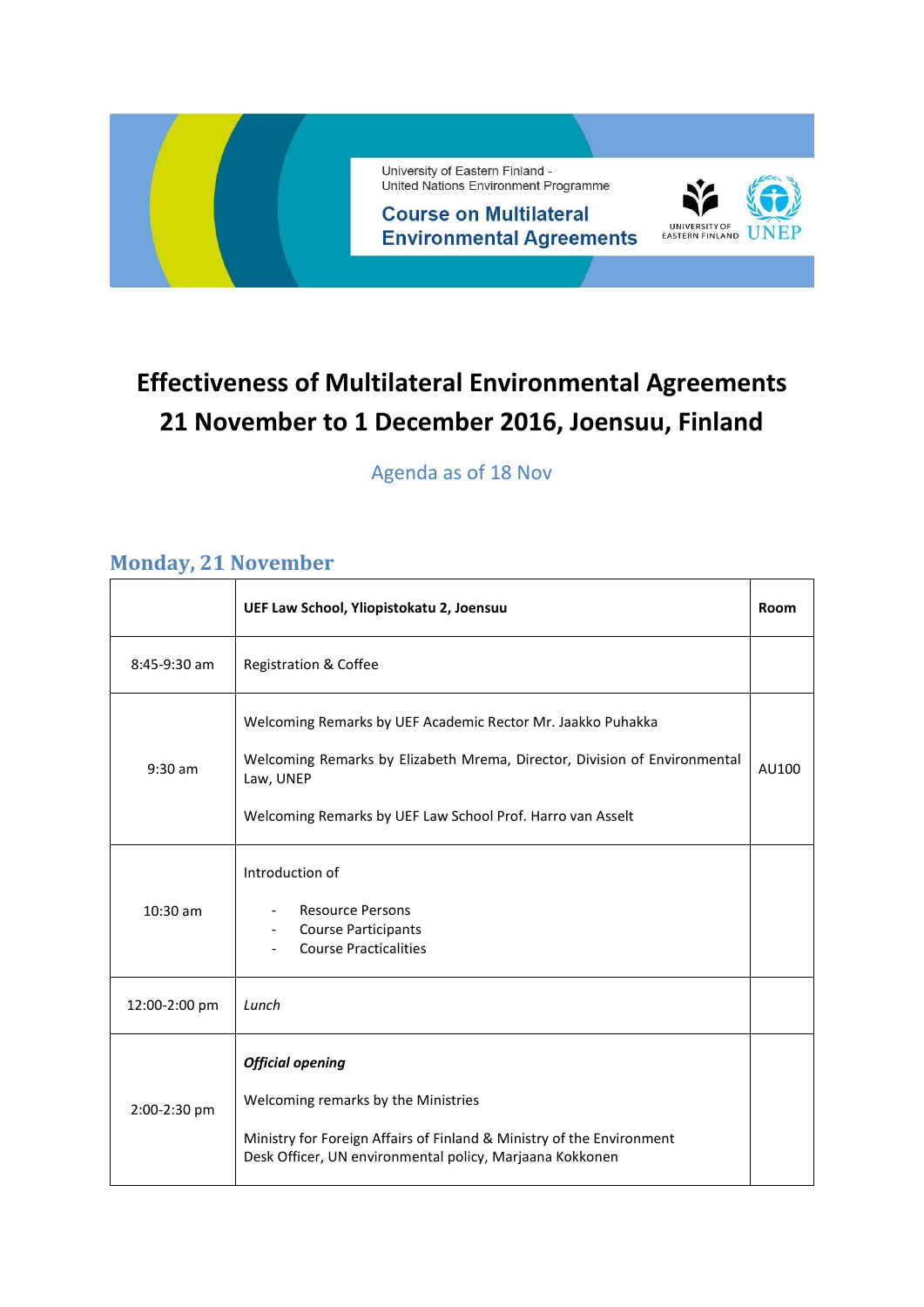| 2:30-3:30 pm | <b>Keynote Address</b>                                                                   |  |
|--------------|------------------------------------------------------------------------------------------|--|
| #1           | Prof. Peter Sand, Institute of International Law, University of Munich:                  |  |
|              | Effectiveness of MEAs: Theory and Practice                                               |  |
| 3:30 pm      | Group photo of the 2016 Course                                                           |  |
| 3:45-4:15 pm | Coffee/tea break                                                                         |  |
| 4:15-5:15 pm | <b>Opening Lecture on the Special Theme</b>                                              |  |
| #2           | Sylvia Bankobeza, Legal Officer, Division of Environmental Law and<br>Conventions, UNEP: |  |
|              | General introduction on aspects relating to the effectiveness of MEAs<br>perspective     |  |
| 6:00 pm      | Welcoming reception hosted by UEF and UNEP<br>Aura Restaurant at the university          |  |

#### **Tuesday, 22 November**

| $9:00-10:00$ am  | <b>Theme: Implementation</b>                                                                                                         |       |
|------------------|--------------------------------------------------------------------------------------------------------------------------------------|-------|
| #3               | Eugenia Recio, PhD candidate, UEF:                                                                                                   | AU202 |
|                  | National implementation of MEAs - Overview and discussion based on the<br>preparatory task given to participants prior to the course |       |
| 10:00-10:30 am   | Coffee/tea break                                                                                                                     |       |
| $10:30-12:00$ am | Prof. Maria Ivanova, University of Massachusetts, Boston:                                                                            |       |
| #4               | Recent findings on the effectiveness of MEAs national reporting to MEAs/CoPs                                                         |       |
| 12:00-1:00 pm    | Lunch                                                                                                                                |       |
| $1:00-2:30$ pm   | Maria Manguiat, Senior Legal Officer, UNEP:                                                                                          | AU111 |
| #5               | Group work on the basis of a preparatory task given to participants prior to<br>the course                                           |       |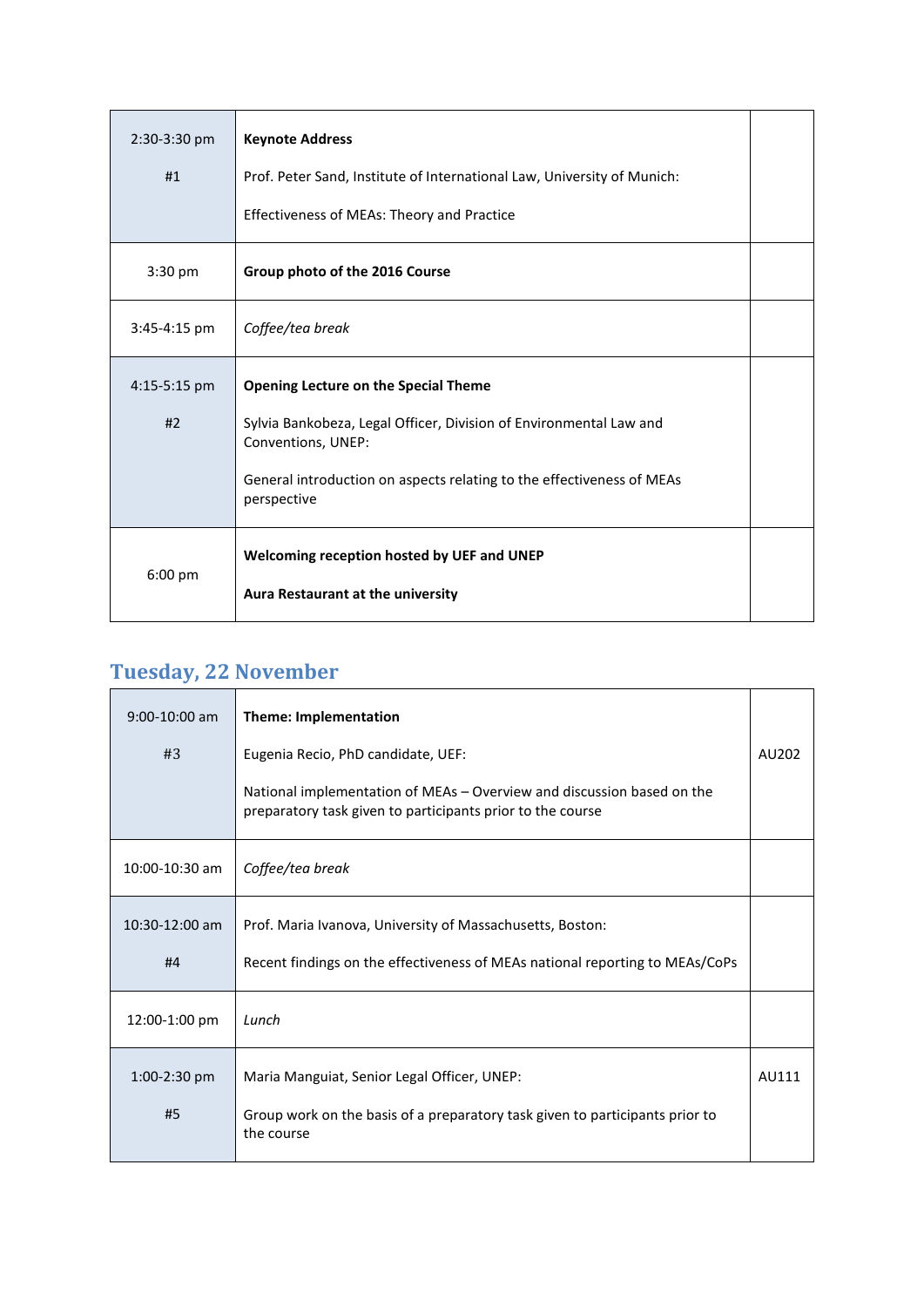| $2:30-3:00$ pm | Coffee/tea break                                                                                                         |  |
|----------------|--------------------------------------------------------------------------------------------------------------------------|--|
| $3:00-4:30$ pm | Theme: Compliance with and enforcement of MEAs                                                                           |  |
| #6             | Prof. Harro van Asselt and Maria Manguiat:                                                                               |  |
|                | Compliance mechanisms in the context of the climate/atmospheric MEAs -<br>UNFCCC and Vienna Convention/Montreal Protocol |  |
| $4:30-6:00$ pm | Prof.<br>Malgosia<br>Queen<br>Fitzmaurice,<br>Mary<br>University<br>London:<br>of                                        |  |
| #7             | Compliance mechanism in the context of marine-environment-related MEAs                                                   |  |

# **Wednesday, 23 November**

| 9:00-10:00 am<br>#8   | Juliette Voinov Kohler, Legal and Policy Advisor, Head of the Legal and<br>Governance Unit, Secretariat of the Basel, Rotterdam, and Stockholm<br>Conventions:<br>Compliance mechanisms in the context of chemical-related MEAs | AU111 |
|-----------------------|---------------------------------------------------------------------------------------------------------------------------------------------------------------------------------------------------------------------------------|-------|
| 10:00-11:00 am<br>#9  | Prof. Elisa Morgera, Law School, University of Edinburgh:<br>Compliance mechanisms in the context of biodiversity-related MEAs                                                                                                  |       |
| 11:00-11:30 am        | Coffee/tea break                                                                                                                                                                                                                |       |
| 11:30-12:30 pm<br>#10 | Maria Manguiat:<br>Enforcement and non-compliance, sanctions and dispute settlement in MEAs                                                                                                                                     |       |
| 12:30-1:30 pm<br>#11  | Elizabeth Mrema:<br>Summing up - Comparative review of compliance regimes in MEAs                                                                                                                                               |       |
| 1:30-2:30 pm          | Lunch                                                                                                                                                                                                                           |       |
| 2:30-3:30 pm<br>#12   | ROUND TABLE DISCUSSION (moderated by Prof. Harro van Asselt)<br>Maria Manguiat + Prof. Elisa Morgera + Juliette Voinov Kohler:<br>Synergies and coherence among clusters/themes of MEAs at national and<br>international levels |       |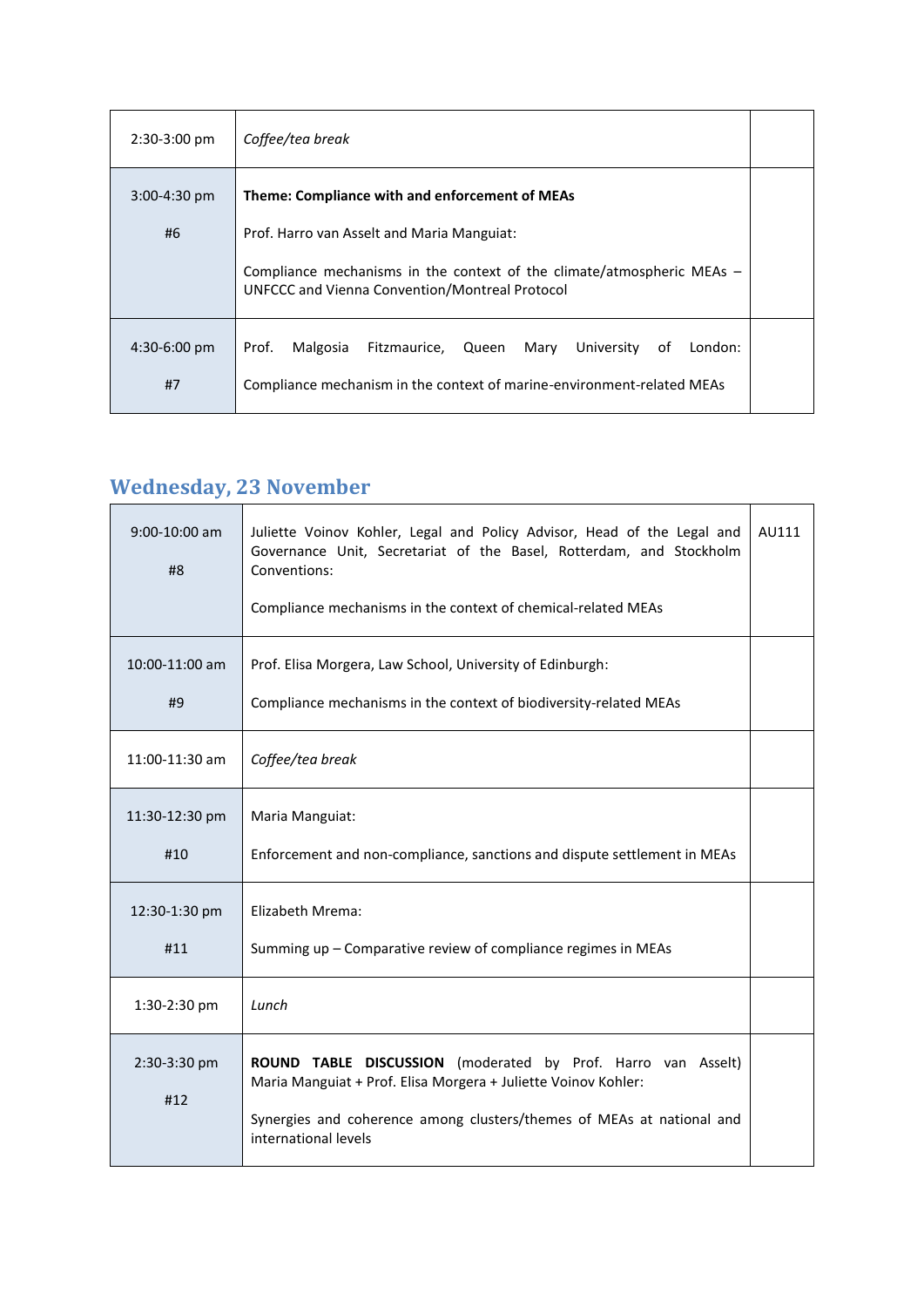| $3:30-4:00$ pm | Eva Duer, Legal Officer and Team Leader, Multilateral Environmental<br>Agreements - Knowledge Management, Law Division, UN Environment:<br>InforMEA - the United Nations Portal on Multilateral Environmental<br>Agreements |  |
|----------------|-----------------------------------------------------------------------------------------------------------------------------------------------------------------------------------------------------------------------------|--|
| 4:00-4:30 pm   | Coffee/tea break                                                                                                                                                                                                            |  |
| $4:30-5:00$ pm | Prof. Harro van Asselt:<br>Instructions for the Negotiating simulation workshop                                                                                                                                             |  |
| $7:00$ pm      | Reception hosted by the City of Joensuu<br><b>City Hall, Joensuu</b><br>Rantakatu 20                                                                                                                                        |  |

#### **Thursday, 24 November**

|                      | Joensuu Science Park, Länsikatu 15, Joensuu                                                                                                                                                                                       |                                   |
|----------------------|-----------------------------------------------------------------------------------------------------------------------------------------------------------------------------------------------------------------------------------|-----------------------------------|
| 9:30am-5:00pm<br>#13 | <b>Theme: Negotiations management</b><br>Dr. Kai Monheim, MPP Harvard Kennedy School, Visiting Fellow, London<br>School of Economics and Political Science:<br>Full day interactive workshop on negotiation skills and management | Temple<br>$\alpha$ f<br>Challenge |
| 11:00-11:30 am       | Coffee/tea break                                                                                                                                                                                                                  |                                   |
| 11:30-1:00 pm        | Negotiation skills and management workshop  contd                                                                                                                                                                                 |                                   |
| 1:00-2:00 pm         | Lunch                                                                                                                                                                                                                             |                                   |
| 2:00-3:00 pm         | Negotiation skills and management workshop  contd                                                                                                                                                                                 |                                   |
| 3:00-3:30 pm         | Coffee/tea break                                                                                                                                                                                                                  |                                   |
| 3:30-5:00 pm         | Negotiation skills and management workshop  contd                                                                                                                                                                                 |                                   |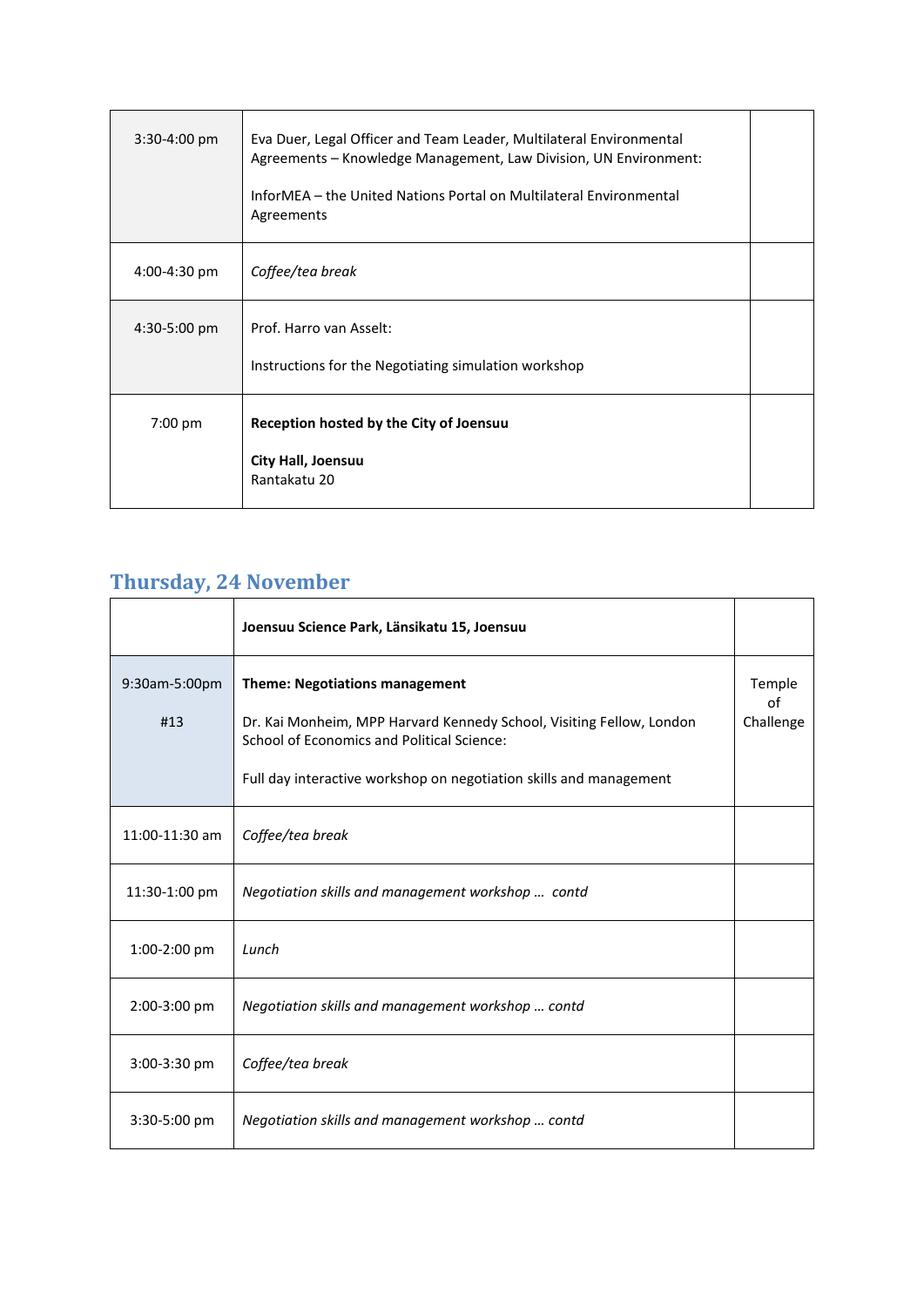## **Friday, 25 November – Excursion to Koli National Park**

| $8:00$ am             | Departure from Joensuu to Koli (75km). The bus collects participants from the<br>hotels. Be ready at the hotel lobby at 8:00 sharp!                                                                                                                                                  |                                                                                   |
|-----------------------|--------------------------------------------------------------------------------------------------------------------------------------------------------------------------------------------------------------------------------------------------------------------------------------|-----------------------------------------------------------------------------------|
| 10:00-11:30 pm<br>#14 | (Coffee / tea served in the meeting room after arrival to Koli)<br>Barbara Ruis, Legal Officer, Regional Office for Europe, UNEP:<br>Interactive workshop on drafting national legislation to implement an MEA                                                                       | Koli<br><b>Nature</b><br><b>Centre</b><br><b>Ukko</b><br>2 <sup>nd</sup><br>Floor |
| 11:30-12:30 pm        | Lunch<br>Opportunity to visit the Koli Heritage Exhibition displaying Koli's geological<br>features, natural environment and culture<br>(Free of charge for the UEF-UNEP course participants & resource persons)                                                                     |                                                                                   |
| 12:30-2:00 pm<br>#15  | Dr. Renuka Badhe, Executive Secretary, European Polar Board:<br>Role of stakeholders (private sector and NGOs) in performance management<br>and implementation of MEAs                                                                                                               |                                                                                   |
| 2:00 pm               | Checking in to Sokos Hotel Koli                                                                                                                                                                                                                                                      |                                                                                   |
| 2:30<br>#16           | The Circuit of the Tops $-$ A guided 1,4 km walk in the Koli natural park<br>Opportunity to visit the Koli Heritage Exhibition displaying Koli's geological<br>features, natural environment and culture<br>(Free of charge for the UEF-UNEP course participants & resource persons) |                                                                                   |
|                       | Evening programme at the Koli Alamaja                                                                                                                                                                                                                                                |                                                                                   |
| 5:45 pm               | The bus to Alamaja leaves from the front of the hotel                                                                                                                                                                                                                                |                                                                                   |
| 6:00-8:00 pm          | Finnish sauna - women first!                                                                                                                                                                                                                                                         |                                                                                   |
| 8:00 pm               | Dinner                                                                                                                                                                                                                                                                               |                                                                                   |
| 10:30 pm              | The bus leaves back to the hotel from the front of the Alamaja                                                                                                                                                                                                                       |                                                                                   |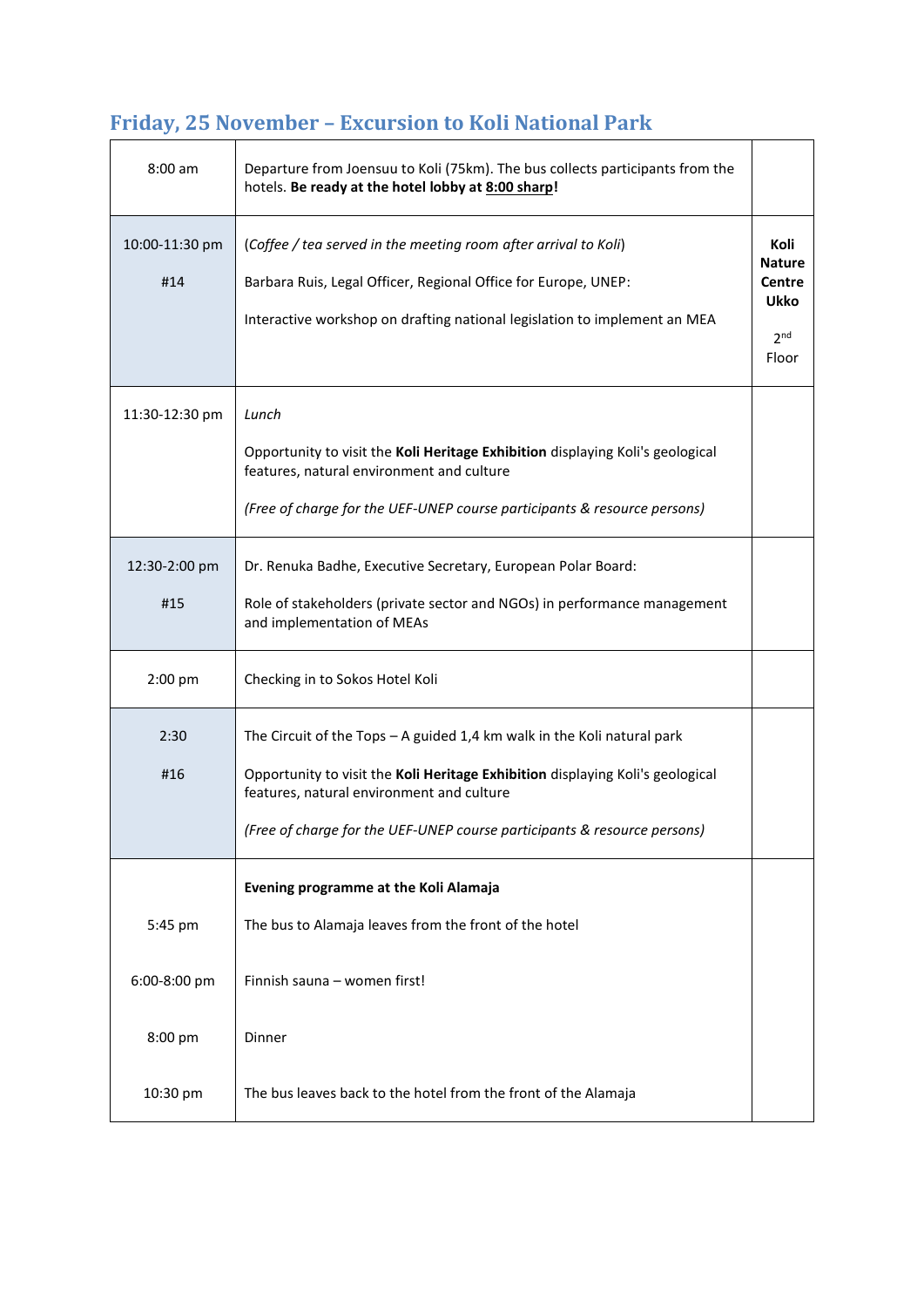#### **Saturday, 26 November**

| 10:30-12:00 am<br>#17 | <b>Theme: Regional MEAs</b><br>UEF Law School, University Researcher, Dr. Antti Belinskij and UEF Law School,<br>docent Tuomas Kuokkanen:<br><b>UNECE Water Convention</b><br>Coffee / tea served in the meeting room around 11:30am | Koli<br><b>Nature</b><br>Centre<br>Ukko |
|-----------------------|--------------------------------------------------------------------------------------------------------------------------------------------------------------------------------------------------------------------------------------|-----------------------------------------|
| 12:00-1:00 pm<br>#18  | Barbara Ruis:<br>The Carpathian Convention and the Tehran Convention on the Caspian Sea                                                                                                                                              |                                         |
| 1:00-2:00 pm          | Lunch                                                                                                                                                                                                                                |                                         |
| 2:00-3:30 pm<br>#19   | Prof. David VanderZwaag, Canada Research Chair in Ocean Law and<br>Governance, Marine and Environmental Law Institute, Dalhousie University:<br>Marine-pollution-related issues in the Arctic and Antarctica                         |                                         |
| $4:00$ pm             | Departure back to Joensuu                                                                                                                                                                                                            |                                         |

#### **Sunday, 27 November – No Programme**

### **Monday, 28 November**

| $9:00 - 10:30$ am       | Theme: Effectiveness of MEAs – practical aspects                                                             | AU111 |
|-------------------------|--------------------------------------------------------------------------------------------------------------|-------|
| #20                     | Anne Daniel, Department of Justice, Government of Canada:                                                    |       |
|                         | How to conduct an effectiveness evaluation of an individual MEA:<br>A Case Study of the Stockholm Convention |       |
| 10:30-11:00 am          | Coffee/tea break                                                                                             |       |
| $11:00-12:00$ am<br>#21 | Anne Daniel:<br>How to design effective MEA negotiations                                                     |       |
| 12:00-1:00 pm           | Lunch                                                                                                        |       |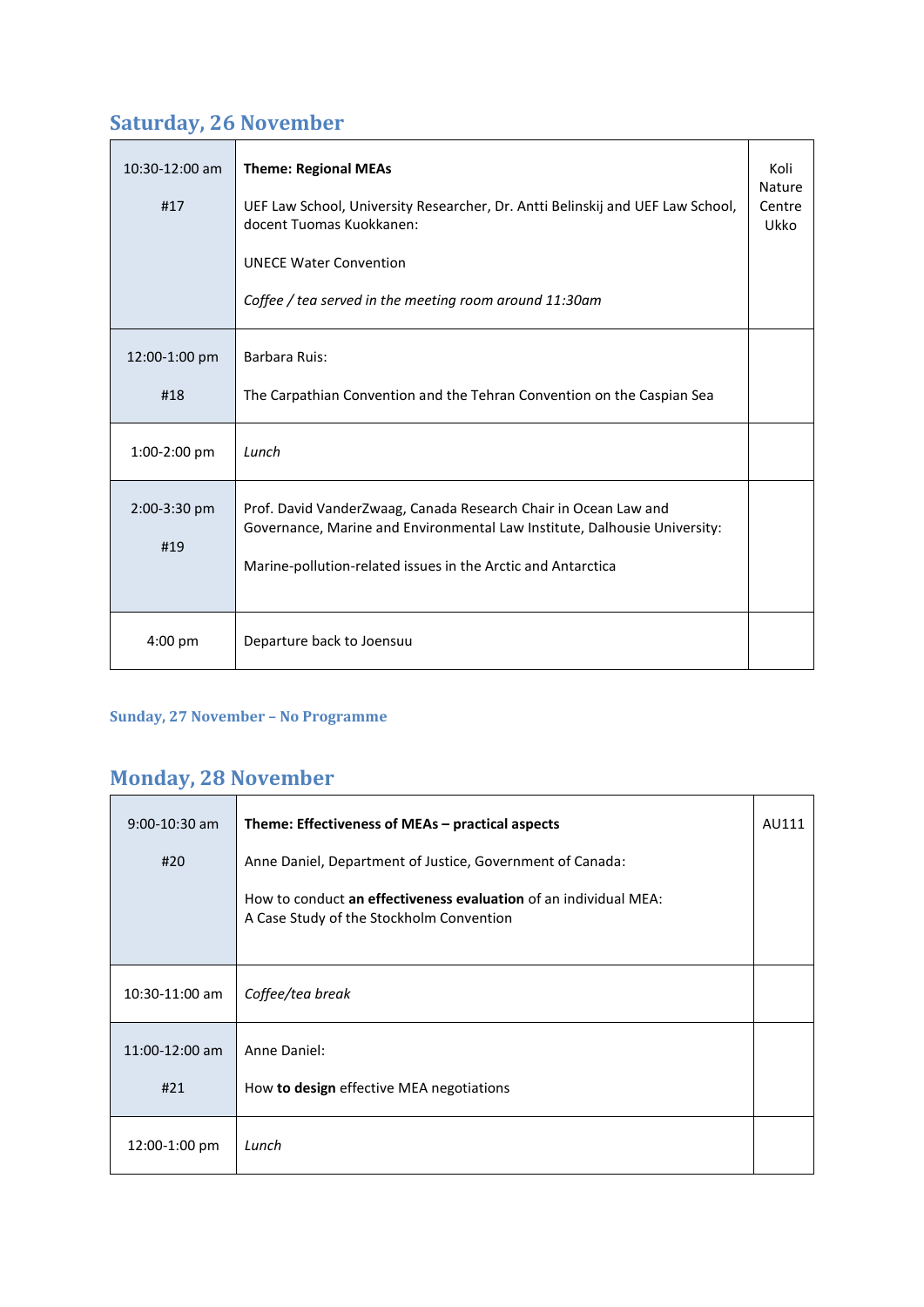| $1:00-3:30$ pm<br>(incl. short break)<br>for approx. 15<br>min) | How to design effective MEA negotiations  contd                                                                           | AU202 |
|-----------------------------------------------------------------|---------------------------------------------------------------------------------------------------------------------------|-------|
| 3:30-4:00 pm                                                    | Coffee/tea break                                                                                                          |       |
| $4:00-5:30$ pm<br>#22                                           | Dr. Lothar Guendling, attorney (retired), international consultant:<br>Implementing SDGs through MEAs: possible synergies |       |

### **Tuesday, 29 November**

| $9:00-10:30$ am<br>#23                 | <b>Negotiation simulation: The Minamata Convention on Mercury</b><br>Claudia ten Have (PhD), Senior Programme Coordination Officer, Minamata<br>Interim Secretariat:<br>Introductory lecture on the Minamata Convention on Mercury                                                                      | AU111                                                    |
|----------------------------------------|---------------------------------------------------------------------------------------------------------------------------------------------------------------------------------------------------------------------------------------------------------------------------------------------------------|----------------------------------------------------------|
| 10:30-11:00 am                         | Coffee/tea break                                                                                                                                                                                                                                                                                        |                                                          |
| 11:00-12:00 am<br>#24<br>12:00-1:00 pm | Anne Daniel:<br>Negotiating Basics in the MEA context<br>Lunch                                                                                                                                                                                                                                          |                                                          |
| $1:00-3:00$ pm<br>#25                  | <b>Negotiation simulation</b><br>Resource persons:<br>Claudia ten Have<br>Anne Daniel<br>Barbara Ruis<br>Niko Urho, Senior Adviser, Administration and International<br>Affairs/International and EU Affairs, Ministry of the<br>Environment<br>Tuula Honkonen, Postdoctoral researcher, UEF Law School | AU111<br>additional<br>rooms:<br>AU104<br>AU105<br>AU270 |
| 3:00-3:30 pm                           | Coffee/tea break at restaurant Aura                                                                                                                                                                                                                                                                     |                                                          |
| 3:30-5:00 pm                           | Negotiation simulation  contd                                                                                                                                                                                                                                                                           |                                                          |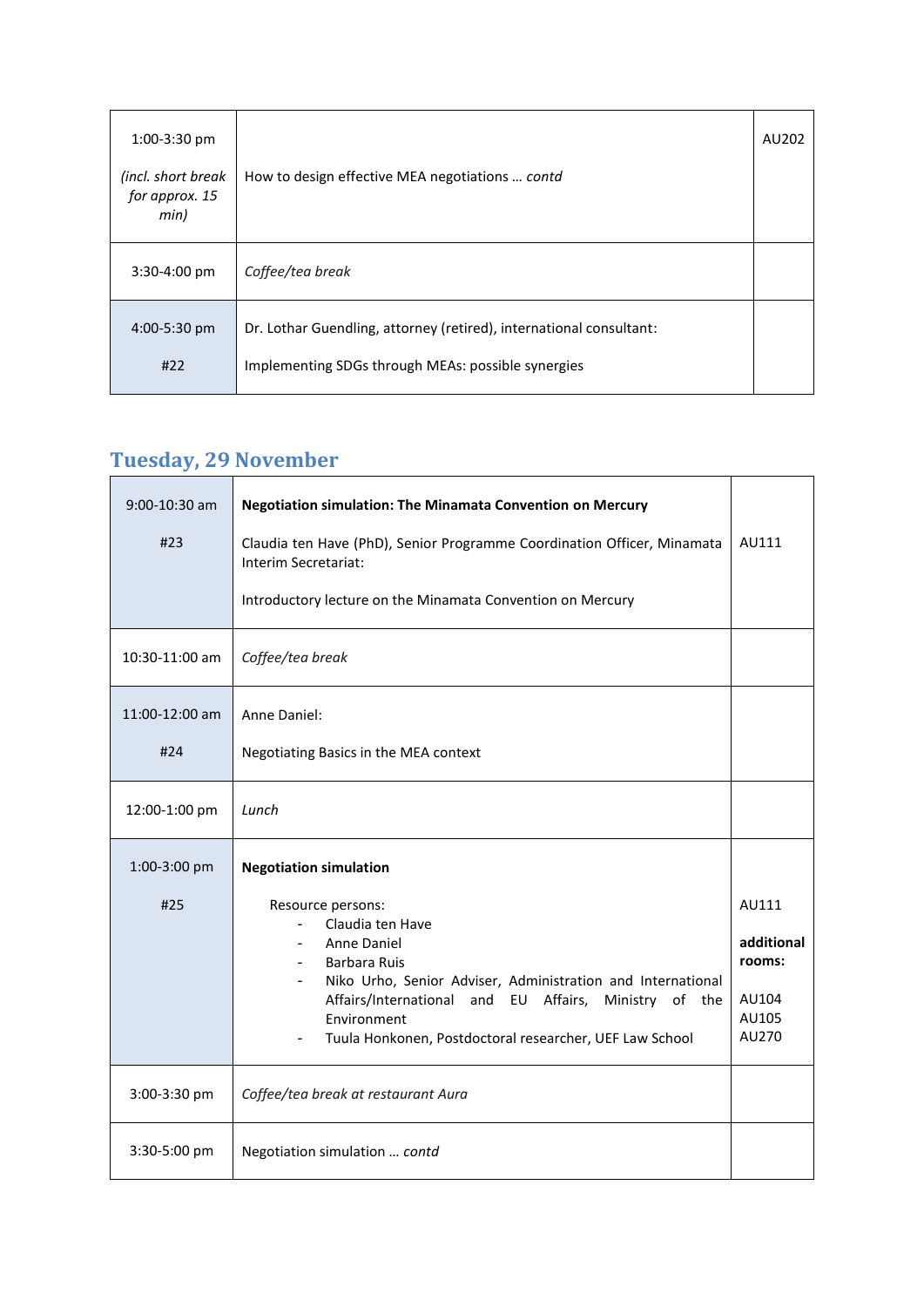### **Wednesday, 30 November**

| 10:00-10:30 am | Negotiating workshop  contd                                                                              | AU206<br>additional<br>rooms,<br>CARELIA<br>building,<br>UEF library,<br>2nd and 3rd<br>floor:<br>2A1<br>2A2<br>CK216 |  |
|----------------|----------------------------------------------------------------------------------------------------------|-----------------------------------------------------------------------------------------------------------------------|--|
| 10:30-11:00 am | Coffee/tea break at restaurant Aura                                                                      |                                                                                                                       |  |
|                | Negotiating workshop  contd                                                                              |                                                                                                                       |  |
| 12:00-1:00 pm  | Lunch                                                                                                    |                                                                                                                       |  |
| 1:00-3:00 pm   | Negotiating workshop  contd                                                                              |                                                                                                                       |  |
| 3:00-3:30 pm   | Coffee/tea break at restaurant Aura                                                                      |                                                                                                                       |  |
| 3:30-5:00 pm   | Negotiating workshop  contd                                                                              |                                                                                                                       |  |
| 6:00 pm        | Reception hosted by the Ministry of the Environment of Finland<br>Niko Urho                              |                                                                                                                       |  |
|                | Vainoniemi Villa, Joensuu<br>Vainoniementie 3                                                            |                                                                                                                       |  |
|                | Taxi/car transport for those who don't wish to walk (2,5 km). Be ready at<br>the hotel lobby at 5:40 pm. |                                                                                                                       |  |
| 6:00-8:00 pm   | Finnish sauna - women first!                                                                             |                                                                                                                       |  |
| 8:00 pm        | Dinner                                                                                                   |                                                                                                                       |  |